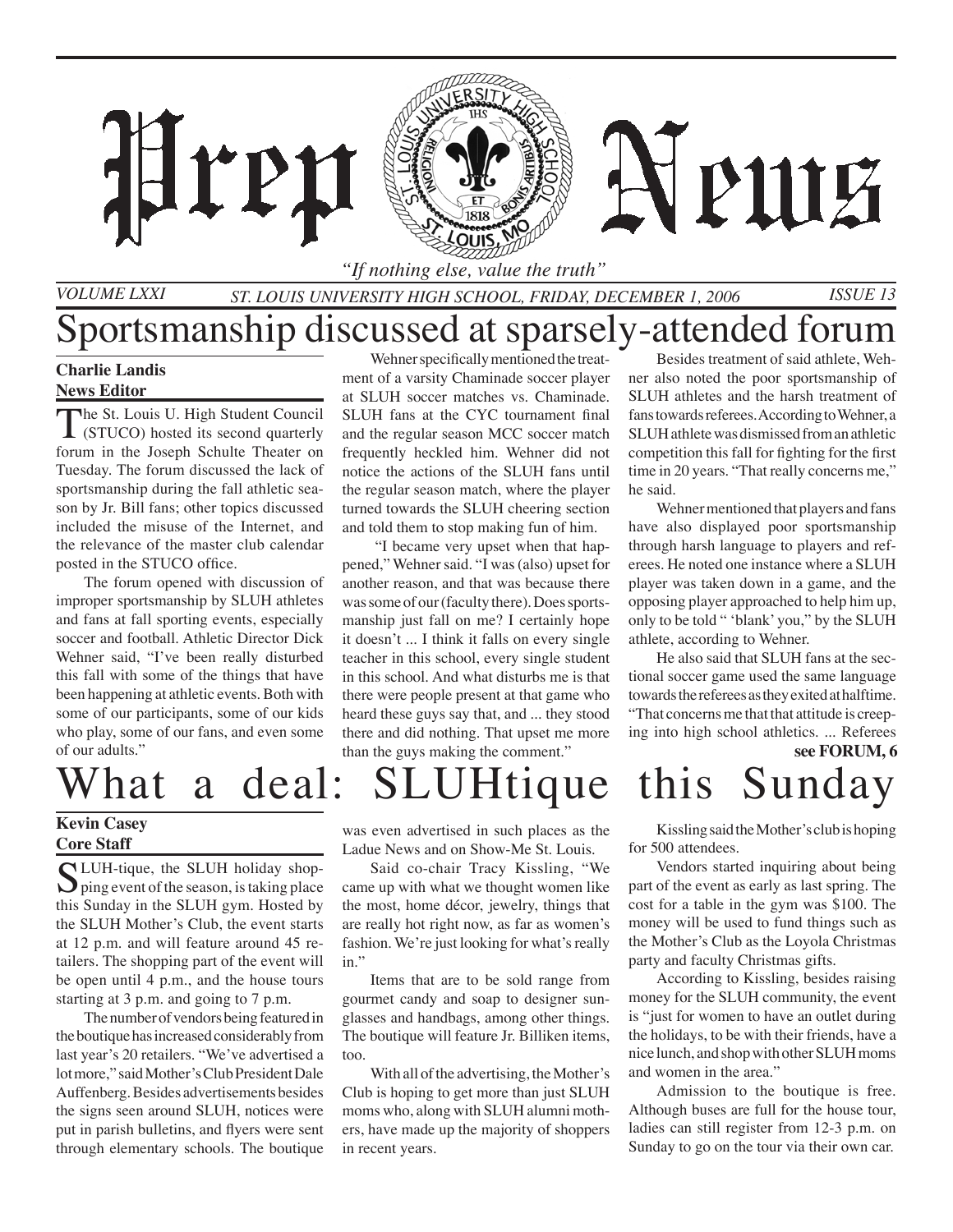2 **News** December 1, 2006

## Pride recognized for "Excellence in Teaching"

### **Ray Kreienkamp Reporter**

St. Louis U. High economics teacher<br>Peggy Pride received an award recognizing her career teaching achievements on Nov. 19: the Emerson Excellence in Teaching Award. The award is given annually to approximately 100 St. Louis area teachers who have received a major national or local teaching award in the past year. The primary goal of this award is to provide further recognition to these teachers for their many accomplishments.

Pride received the award at the reception on Nov. 19. As part of winning the award, she was presented with an engraved crystal apple. She was also recognized by having her name read as she walked across the stage at the Ritz-Carlton to shake hands with senior executives at Emerson.

To be eligible for the award, the teacher must have been nominated by someone else. Earlier this year, principal Mary Schenkenberg nominated Pride along with two other SLUH teachers for the award because she wanted "(their) efforts to be recognized by more than just SLUH." Pride was a perfect candidate for the award, as she had just been awarded the Global Association for Teachers of Economics Teacher of the Year award in 2005.

Schenkenberg also noted, "(Pride) has done a lot of work, not only in her classroom and teaching, which this honor is primarily for, but she has done (work) nationally in Advanced Placement and has really taken a leadership role (in that also)."

Pride has helped to write AP Economics Tests and worked on the College Board. Most recently, she assisted with writing the AP companion worksheets for a newlypublished economics book. She has helped mold the Social Studies department into its present form.

History teacher Tom McCarthy pointed out, "She has shown outstanding leadership within the department." McCarthy noted that in addition to being the department chair, she has made significant contributions to the department, especially with making curriculum changes and "working with experienced teachers as well as younger teachers to mentor them."

The primary purpose of the award, however, was to recognize the teachers for distinction in the classroom. To many AP Economics students past and present, Pride's teaching abilities are second to none.

Senior Kyle McCollum said, "She is a great teacher, and she always has really organized and planned out lessons. It is easy to understand the material because her study guides are really helpful and easy to follow."

Just by looking at the AP test results, it is evident that Pride's lessons must be well-planned. Eighty-three percent of SLUH students who took the AP Economics exam last spring passed with a score of three or higher.

Senior Tim Ryan pointed out, "One of the reasons I took the course was because I knew she was a great teacher, and her students have great success on the AP tests and in college."

Senior Pat Kemp also remarked on Pride's teaching, saying, "She knows the information so well that it seems she could teach the course from memory. Also, her detailed and well-thought-out slides really help us to learn economics."

Pride was thankful for the award, saying, "It was a very nice ceremony and I was very appreciative that Dr. Schenkenberg thought of nominating me."

This week in Prep News History

SLUH teacher and Coach Ebbie Dunn was named one of Disney's Top Thirty-Six Teachers of the Year.

— first appeared in Vol.63, Issue 14

## Holiday Circus Show debuts Saturday

### **Matt Hubbard Photography Editor**

The arrival of the holiday season brings<br>with it not only shopping frustration and cold weather but also the Short Attention Span Circus's annual holiday show in the Joseph Schulte Theater. This show includes eye-popping illusions, feats of strength and skill, and a great need for insurance.

St. Louis U. High director Joseph Schulte started the Short Attention Span Circus, a subsidiary of the Dauphin Players, in 1992 to be featured in a production of *Carnival*.

Led for the second year by senior Danny Byrne, the circus club brings back its classic montage of skits. Characters from the skits include the two greatest pickpockets in the world coming straight from the streets of

whatever city happens to be named "most dangerous" at the moment, two world famous magicians from the jungles of southern Canada, David and David, and a whip trick to "wow" even Indiana Jones.

Senior Matt Hubbard returns as the Circus Club's magician. He assures the audience that wherever his magic may go you can be certain that amazement will surely follow.

This year's circus club features a large group of returning seniors and juniors, and one sophomore. For the first time in Short Attention Span Circus history not only have four new freshmen and a senior been added to their roster, but a young woman has also joined the ranks. Rosati-Kain senior Sarah Hardy has become the first young lady to be a part of SLUH circus. After Hardy learned

to juggle, Schulte and ASC teacher Karl Guenther agreed that she could be a part of the show.

Junior juggling superstars Matt Viverito and Pat McDermott return this year better than ever. Viverito belongs to the St. Louis Arches, a local youth circus troupe that Mc-Dermott also used to belong to. These two have graced SLUH audiences for the past two years with their dazzling presence, and are back again for a third year.

As of press time, shows are tentatively scheduled for Saturday Dec. 2 at 1p.m. and 7 p.m., and Saturday Dec. 9 at 12 p.m. Call the SLUH Box Office (extension 173) to check for further cancelations. Tickets can be purchased before the shows at the SLUH Box Office for \$2.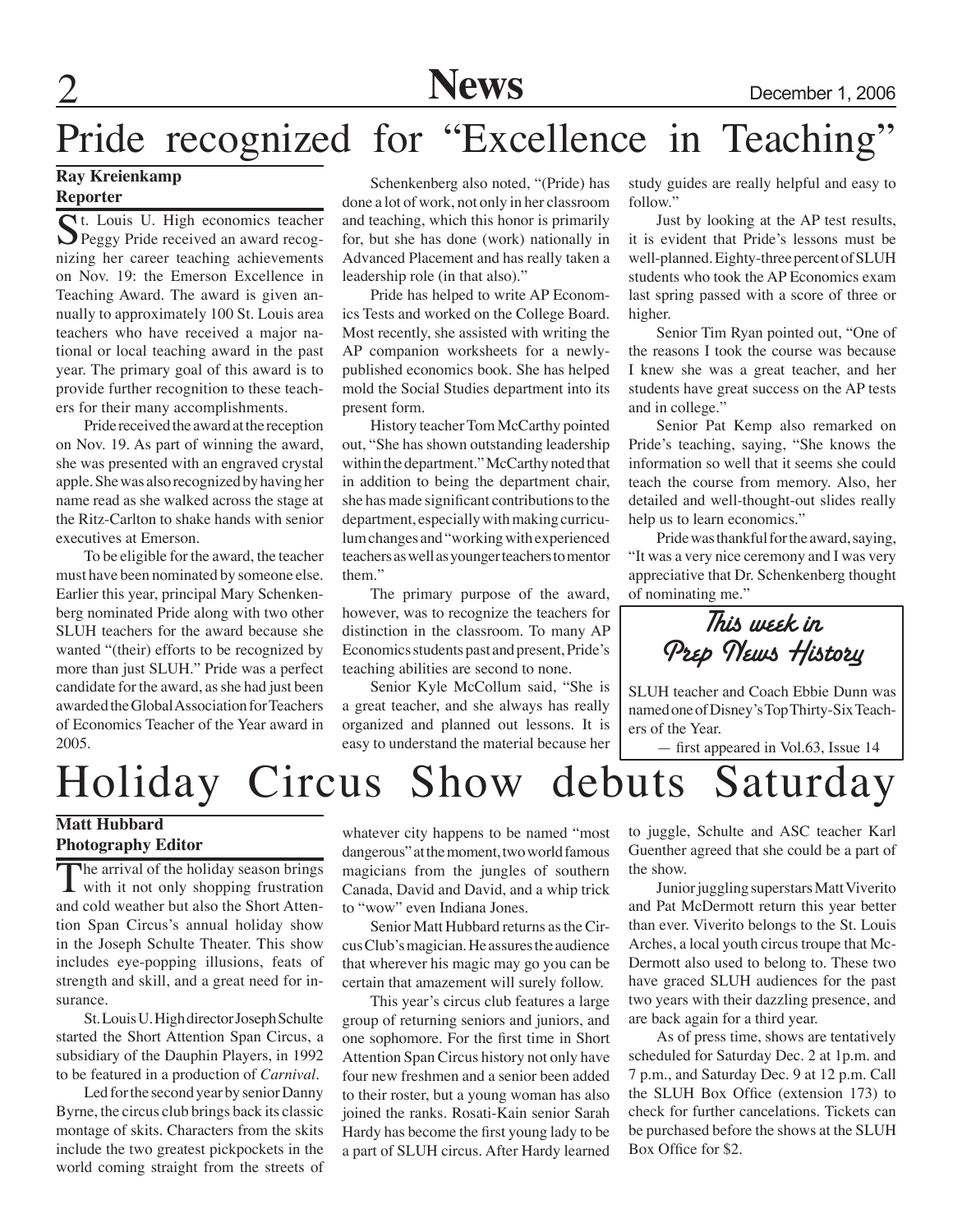## December 1, 2006 **Reflection** 3 Solemn love and mercy at the SOA protest

### **Joe Milner Special to the** *Prep News*

*"May love and mercy go with you as you speak in solidarity with those who have been silenced by death and repression. Through your witness, may their voices be heard here at the School of Americas, in the White House, in the halls of Congress and in the hearts of people across the Americas so that the School of the Americas will be closed forever."*

There is no spoken "amen" or shared sign of the cross. What follows is silence, until the first name is sung.

### "Pablo Emilio Gómez de Colombia."

The voice of the silent crowd purrs, growls, and builds into a serene roar, climbing into the sky before cascading back down upon us: "Presente!"

A few hours earlier, a motley collection of 150 St. Louisans, composed primarily of high school students, disembarked from three buses into the chilly Georgian (pronounced "Jawjin") morning air. After shaking off Sunday morning drowsiness in a vacant parking lot, the SLUH group of 11 seniors and one junior headed toward the street-turned-parade-grounds that leads to Ft. Benning, home of the School of the Americas (SOA; formally known as WHISC, or the Western Hemispheric Institute for Security Cooperation).

Arriving in the midst of a gathering crowd around 8:30, our group idled as ceremonies and speeches took place on the stage set at the street's end. Two hours later, the Rev. Roy Bourgeois, founder of the SOA Watch, came onstage and blessed the crowd and the proceedings, signaling the beginning of the solemn funeral procession.

After four consecutive years of attending the SOA protest, I could tell you any number of stories. But the single most moving part of the entire 60-hour endeavor is the solemn funeral procession. In a quiet, unassuming Georgian town, over 20,000 people from all walks of life (everyone from priests to pagan wizards, from giggling babies to gnarled old hippies shows up) unite in silence under a single conviction: that those who have died in Latin America as a result of military and paramilitary committed atrocities deserve to be remembered, that many of their killers share a common point of origin in the SOA, and that therefore the SOA should be shut down.

Most of us hold white crosses bearing the names of victims. Each time we cry, "Presente!" we lift these crosses in the air, as if to say, "Here is another. We will not forget her suffering." As I march down toward the stage and then curve with the crowd away from it on the parade loop, I glance at the name on the cross that had been handed to me. "Marta Lilian Claros, 3 years old." Every year, I see these names and these ages, but the edge never really wears off: *someone killed a three year old*. (I would later learn that Marta died in the 1981 El Mozote Massacre, along with her entire family, including a sister of 8 months and a great aunt of 60.)

I continue walking. The street's double yellow line runs through the middle of the loop, and toward the back a tableau has been set up along it. People lie motionless, facedown on the asphalt. Signs

on their backs read "Colombian mine workers." Two others stand over them, one with his arms crossed and the other holding a fake assault rifle. They are identified as "gold mining companies" and "Colombian army." I don't know the story behind this scene, and it strikes me because it's new. At some time in the past twelve months, as I have lived my comfortable American life, the people of Latin America continued to suffer.

Finally, as I round the bend to head for the gates again, one of the cantors' calls rips through my confused thoughts.

"Another child, 2 weeks old…"

Wait. Two weeks? How does an infant get killed? And I haven't heard this group of names before, either…

"Presente!"

The crowd moves like an aged river downhill—slowly in most places, faster in others, always surging forward until it reaches its destination, the only possible one. I make my way past banner-carriers to find the head of our group, watching my friends move their lips or bow their heads or raise their crosses in time with everyone else. Together, in bunches, we find our way to the front after two hours of walking. I stand back to see them stick crosses into the military's temporary fence, some for the first time and others for the last. When it's my turn, I find an opening in the wall of humanity and squeeze through. A brilliant orange paper chain greets me, with names and hearts and peace signs written on each link. Finding a space in the fence I stick the long end of my cross into it, so Marta Lilian Claros will face toward the public. She will be remembered.

After the solemn procession has ended and the Puppetistas, huge political puppets, have begun their own New Orleans brand of funeral procession, our group stands in front of the gate. It strikes me how absolutely tired we look. I don't remember this, the sense of exhaustion and of internal surrender for our cause. Not wanting to force myself to move, I stand next to Pat Nolan, a classmate who has accompanied me on the trip for the past four years.

"It's different now," he observes. "I mean, our first year, remember how loud people were? We'd climb up there or sit at the fence and tell jokes to the soldiers on the other side. Now look at this. People are quiet, they're praying already. It's definitely different."

I take the whole scene in, masses of strangers and friends, the gate with its new decorations, the people sitting and standing, hovering here in this moment.

"I don't know. Maybe we've just changed." "Maybe both."

"The north wind doth blow, and we shall have snow, And what will poor robin do then, Poor thing? He'll sit in a barn, To keep himself warm, And hide his head under his wing, Poor thing!" —Anonymous *Quote of the Week (Snow Edition)*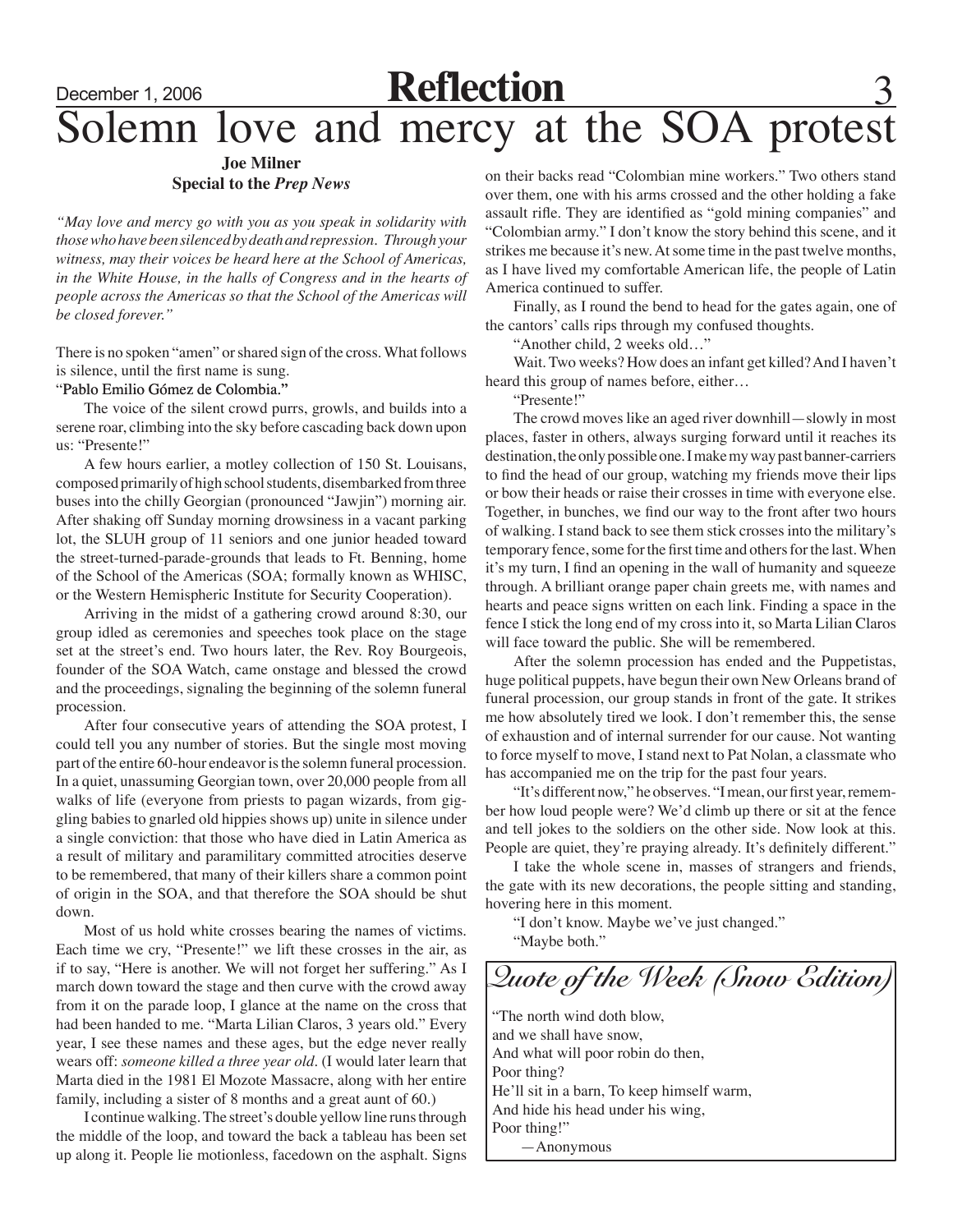

## Hockey beats Vianney, Howell, falls to Chaminade

### **Connor Quinn**

### **Reporter**

After coming off a solid 2-0 start, beat-<br>ing the Priory Rebels and the defending champion Oakville Tigers, the Icebills kicked off their MCC play with a win over rival Vianney 5-3 last Friday night. Having topped the Griffins in last year's second round of the playoffs, the Bills came out strong, expecting a tough game.

Out of the gate, freshman Connor Frick scored on a powerplay with a shot from the point to give the Busiebills the early lead. Vianney answered right back with a goal of their own, setting the tone for a back-andforth game. Dan Steck pulled the Jr. Bills ahead 2-1 on a powerplay to end the second period, giving the Icebills the momentum heading into the third period.

For most of the last period, SLUH maintained their solid defense with superb goaltending by junior Alex Effinger, until the Griffins tied the game at two by relentlessly pounding rebounds at the net. Quickly, captain Chris Place took the lead back for the Jr. Bills by burying a rebound of his own. Vianney did not go down without a fight, though, once again tying the score in the final few minutes.

On the next shift, sophomore Kevin Corby gave the Jr. Bills the game-winner on a slapshot from the high slot. The Griffins pulled their goalie in an attempt to re-tie the game, but defenseman Drew Nawrocki iced the win with an empty-netter with a minute left.

Eight days later, the Jr. Bills faced off against Francis Howell in their fourth game of the season. Although the Icebills carried all the momentum into the game, coming off an undefeated start, they underestimated the Knights and were caught off guard by Howell's physical, highly offensive style of play. The Jr. Bills panicked on the opening shifts, but later settled down.

At the end of the first period, the game was a deadlock 0-0 tie. Francis Howell carried their relentless play into the second period, constantly putting pressure on the U. High defense, finally scoring the first goal of the

game.

The Jr. Bills eventually woke up, setting their own pace and tied the game on a goal from sophomore Tim Potter. Francis Howell immediately responded with another goal, giving them a 2-1 lead.

The Jr. Bills began putting pressure on the Howell defense, and the goals started coming, as SLUH scored five unanswered goals, giving them their fourth victory of the season.

"We underestimated Howell, but our skill and systems were able to give us the win in the end," commented captain Chris Place on the game.

The Jr. Bills dressed for the Chaminade game, but severely underestimated the Red Devils because of rumors of numerous suspensions. The Jr. Bills were taken completely offguard by a speedy Chaminade offense. Effinger stood on his head, keeping the game from becoming a blowout. The Red Devils had numerous chances to gain the lead, but the Icebills scored first on a goal from sophomore

### Grapplers fall in season opener, 42-34 **see STICKS AND STONES, 5**

### **Pat Tracy Reporter**

The St. Louis U. High varsity wrestling<br>squad opened up its 2006-2007 season with a dual meet against the Hazelwood West Wildcats on Tuesday. The Jr. Bills lost their first meet by a combined team score of 42-34. Though the team score rendered the match a loss, it didn't accurately reflect the individual effort and intensity the Jr. Bills brought to the mats. Individually, SLUH won 5 matches (4 of them by pins) to Hazelwood's 4, but the team score for Hazelwood was inflated by 18 points due to byes Hazelwood received.

The meet opened with sophomore Kevin Staed (140 lbs.) displaying the new found intensity with which the Junior Bills are facing their competition. In the first minute of the match, Staed struggled against his opponent, but got through tough defenses off his back. Back on his feet after a swift escape, he worked a takedown and a cradle. His opponent escaped at the buzzer, but Staed carried his confidence into the second period, when he quickly pinned his man in a reverse half-nelson 2:34 into the match.

Mike Donovan continued the super sophomore spree. After a back and forth first period, he worked his man thoroughly in the top of the second period and pinned his man with 53 seconds left with a strangling reverse half.

After Captain Rich Darragh (152) strolled out to the mat and received his bye, Captain Andrew Austermann (171) wrestled the most exciting match of the night. The match opened with speed and a battle for control from both wrestlers. Austermann got the first takedown, but was reversed to the bottom, evening the score at 2. In the second period he leg rode to stay on top, after his opponent escaped a power half, Austermann pursued with a single leg sweep for a takedown with 20 seconds left to go up by 1. Austermann started on bottom in the third and got a quick reversal. He then started his pinning sequence on the tiring Wildcat and finished him off with a barbed wire pin.

By the middle of the second period "I knew that I had him, because he was way too tired. … I just stayed after him and never stopped moving," commented Austermann on his pin.

Junior Ken Homan won his match by pin as well with 59 seconds left in period 2. Homan was physically overmatched by his opponent, but with Odyssean cunning he rolled off the bottom and secured a reverse half for a pin.

Sophomores Nick Frigillana (112) and Baron Ross (119) both fell by quick pins.

The 5th varsity starting sophomore, Anthony Fadel (125), wrestled an impressive match. In the first period he struggled after being taken down and put on his back. He seized every available window to use his speed and toughness to stay out of pinland. In the second period he balanced his opponent by taking down his opponent a several times and fighting off the bottom. His intensity almost made his opponent forfeit after bleeding out three separate times. In the third period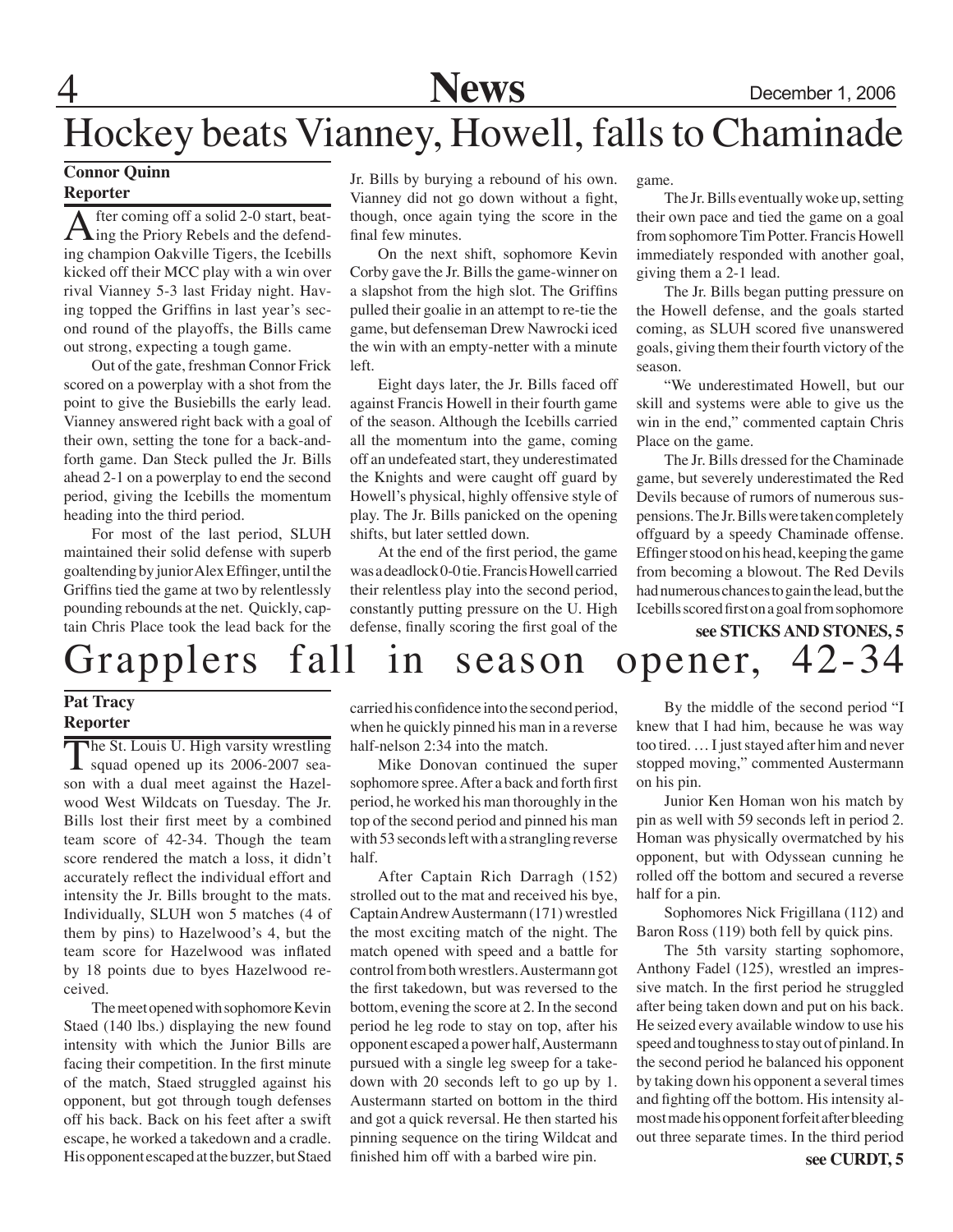# **December 1, 2006 Sports** 5

### *C o n g r a t u l a t i o n s Tennis and Track Teams*  photo by Matt Sciuto



**Last year's varsity tennis team proudly holds their state banner that they received in a ceremony last Tuesday. (From left) Holding banner are coach David Callon, seniors A.J. Kohler, Andrew Vatterott, alum Jason Rusch, seniors Abe Souza, Matt Fiedler, juniors Andrew Nelson, alum Steve Kainz, and coach Dennis Dougan.**

The SLUH community honored last year's state champion tennis and track and field teams following last Tuesday's Thanksgiving mass. After introductions, tennis coach Dave Dougan spoke about the champion team. Then, the Jazz band played a piece *Affrimation* featuring Ben Brooks, Zach Brooks, Tom Mudd, Kevin Meyer, and Kevin Grosch. Next, Track and Field coach Jim Linhares spoke about the champion track team. He honored past track coaches, especially the late Dom Calacci, head track coach for nearly 40 years. Calacci's wife Rose received a standing ovation and roses from Linhares in thanks for her and her husband's "many years of faithful service," Linhares said in his speech. He honored all of last year's seniors, especially Eric Hunt and Captains Ben Murphy-Baum, Stephan Simmons, and "one of the greatest athletes in SLUH history," Paul Chaney. Following these speeches was the banner ceremony for both teams.



**Last year's varsity track team gather around their State Championship banner awarded to them at last Tuesday's ceremony. (From left) Holding banner are Seniors Dan Quinlan, Peter Kidd, Ryan Brennan, Niko Mafuli, and Matt Lawder. (Background from left) Distance coach Joe Porter, sophomores Niko Sansone, Ronnie Wingo.**

### STICKS AND STONES

### (from 4)

Tim Potter, giving the Jr. Bills a 1-0 lead. The Stick-and-puckbills added on to their lead with goals from sophomore Jack Berger and senior bender A.J. Koller.

The Red Devils began chipping away at the three-goal lead, scoring late in the second period. Chaminade completed the comeback with three more goals in the third period, pulling off a 5-3 win on a lackluster SLUH team.

"It was an embarassment, but I hope we can learn to never underestimate our opponents and come out to fight every game," said Place after the game.

The Jr. Bills plan to rebound from their loss with wins over Parkway South tonight at 9:45 at Affton Ice Rink and Saturday against Clayton at 8:15, also at Affton.

### CURDT

### $(from 4)$

Fadel reversed off the bottom with 40 seconds left, tightening the score at 10-9 in favor of Hazelwood. His opponent escaped, and then beat Fadel to a takedown to win 13-12. Fadel's opponent was cautioned three times for clasping, which made it hard for him to escape on bottom.

Feeling mildly satisfied, Fadel commented, "I went hard the entire match and that's what matters." Fadel's loss widened Hazelwood's team points lead to 39-30.

In redemption, Captain Andrew Mueth (130) responded with a dominant performance in his match. He worked his infamous cross-face cradles for back points to rack up a 14-4 win.

As Matt Self (130) walked to the mat, SLUH had closed the team score to 39-34. Self wrestled a very close match, not allowing any early takedowns. He was taken down and reversed in the match, but couldn't score many points himself. The match ended with Self trying to pick the lock of his opponent's grip to no avail as he lost 4-2, locking the final team score at 42-34.

Head coach Tim Curdt attributed the Jr. Bills' individual successes to "being in much better shape than the other team … giving us all of our pins in the second and third periods." He was very impressed by the sophomores who started out with two pins and Mueth and Austermann, "who wrestled like captains."

Austermann was "excited by the intensity of our first match." The preseason intensity and new techniques taught in the room are currently giving the Jr. Bills the edge. The Jr. Bills are determined to follow up their early success and hope to show off their new Champion Blue singlets this Friday and Saturday at the Parkway South tournament.

Quote of the Week

For the listener, who listens in the snow, And, nothing himself, beholds Nothing that is not there and the nothing that is. — Wallace Stevens